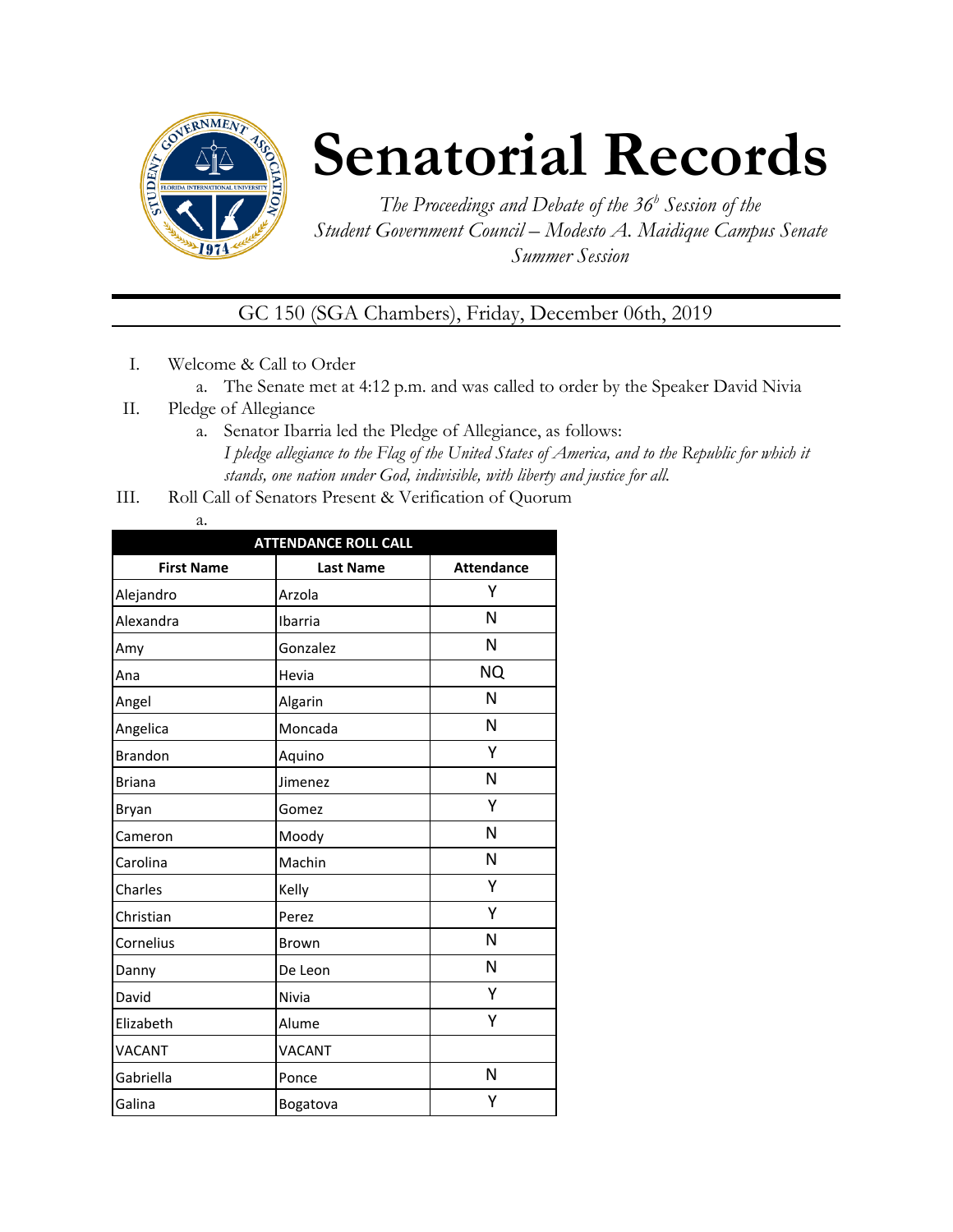| Janelle                 | Fraga          | N                  |
|-------------------------|----------------|--------------------|
| Jonathan                | Soufia         | N                  |
| Karla                   | Perez          | Υ                  |
| Kiara                   | Mohammad       | N                  |
| Leslie                  | Llambias       | N                  |
| Mallory                 | Fortuno        | N                  |
| Marko                   | Nikitovic      | N                  |
| Maryam                  | Rafieifar      | Υ                  |
| Matthew                 | <b>Beck</b>    | Υ                  |
| Michaela                | Mills          | Υ                  |
| Molly                   | Schantz        | N                  |
| Rose                    | Ingraham       | Υ                  |
| Santiago                | Arias          | N                  |
| Shahnwaz                | Rafi           | N                  |
| Sophia                  | Viterri        | <b>NQ</b>          |
| Van                     | Le             | Υ                  |
| Zackrey                 | Powers         | Υ                  |
| <b>VACANT</b>           | <b>VACANT</b>  |                    |
| <b>SENATE SEATS</b>     | 38             |                    |
| <b>VACANT SEATS</b>     | $\overline{2}$ | <b>QUORUM</b>      |
| <b>SENATORS PRESENT</b> | 31             | <b>ESTABLISHED</b> |
| <b>AMT FOR QUORUM</b>   | 17             |                    |

b.

IV. Approval of the Minutes from November 25th, 2019

a. Passed unanimous consent

- V. Adoption of the Agenda
	- a. Powers/Kelly
	- b. Passed
- VI. Invited Speakers
	- a. United Human Rights Foundation Jairo Rivera i.

## VII. Committee Reports

- a. Finance Committee
	- i. If you have any questions, please contact [sgafinance@fiu.com](mailto:sgafinance@fiu.com)
	- ii. Appropriations to pass today
- b. Rules, Legislation, and Judiciary Committee
	- i. If you have any questions, please contact [sgarules@fiu.edu](mailto:sgarules@fiu.edu)
	- ii. No report
- c. Operational Review Committee
	- i. If you have any questions, please contact [sgaorc@fiu.edu](mailto:sgaorc@fiu.edu)
	- ii. Virtual meeting on the Model UN audit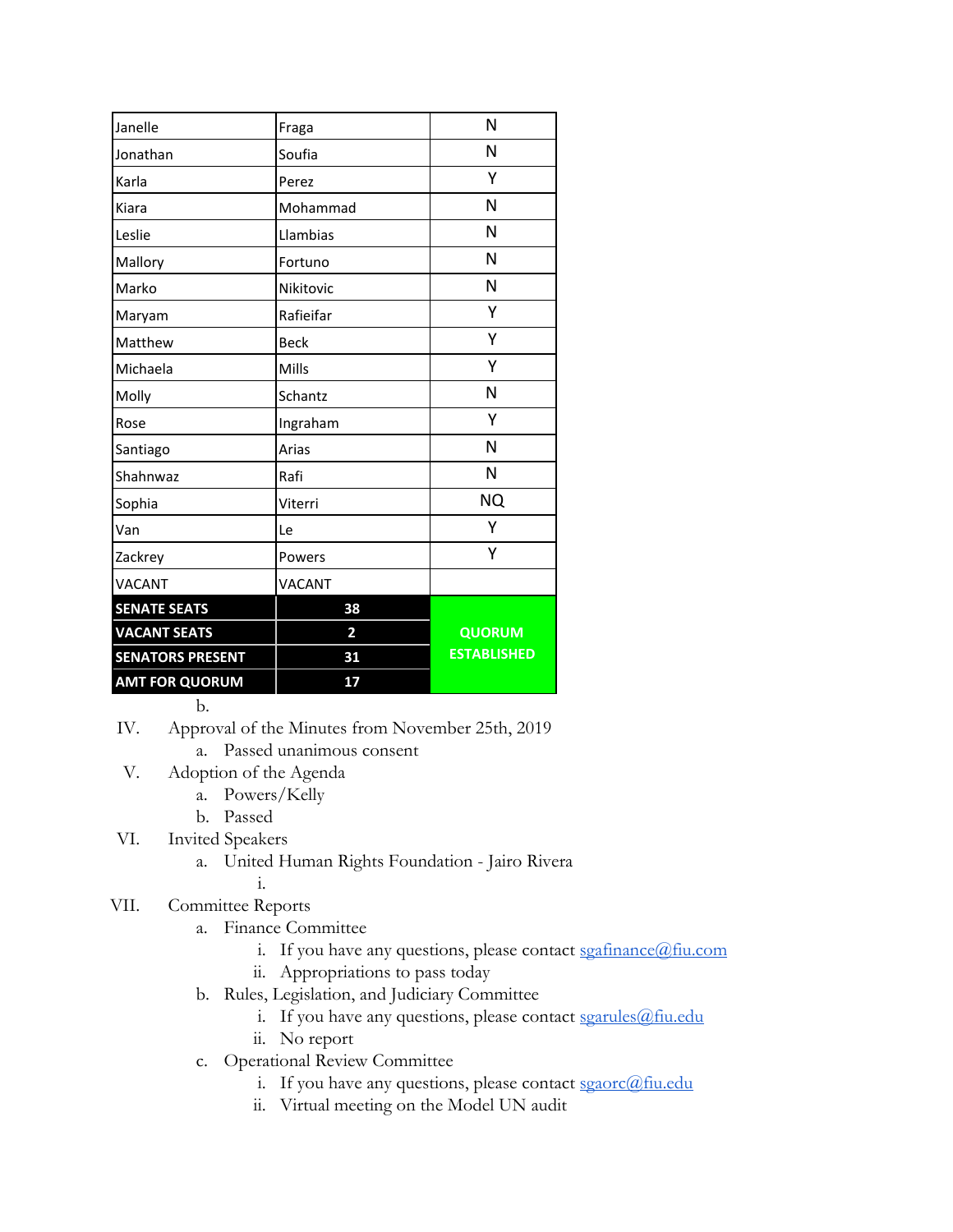- iii. Correspondence received saying it was not possible to get to the audit
- d. Internal Affairs Committee
	- i. If you have any questions, please contact [sgainternal@fiu.edu](mailto:sgainternal@fiu.edu)
	- ii. No report
- e. Student Advocacy Committee
	- i. If you have any questions, please contact  $sgaadvocacy@$  fiu.edu
	- ii. No report
- f. Graduate and Professional Students Committee
	- i. If you have any questions, please contact  $GPSC@$  fiu.edu
	- ii. No report
- VIII. Executive Board Reports
	- a. Speaker of the Senate
		- i. If you have any questions, please email  $s_{gas}$  peaker $@$ fiu.edu
		- ii. Confirmations should get done
		- iii. Tabling should have been to the new business
	- b. Speaker Pro Tempore
		- i. If you have any questions, please email [sgaprotemp@fiu.edu](mailto:sgaprotemp@fiu.edu)
		- ii. Resolution to add to new business about the evasian of an audit by model united nations
	- c. President Rosell
		- i. If you have any questions, please email  $sgapses@$ fiu.edu
		- ii. Not Present
	- d. Vice President Ojeda
		- i. If you have any questions, please email  $sgavp(\omega)$  fiu.edu
		- ii. Not Present
	- e. Comptroller
		- i. If you have any questions, please email  $sgacomptrol@final$
		- ii. Not Present
	- f. Chief Justice
		- i. If you have any questions, please email  $\frac{\sigma}{\sigma}$  in  $\frac{\sigma}{\sigma}$
		- ii. Court Clerk applications coming soon
		- iii. Interviews during winter break
		- iv. Last meeting of Fall coming soon, submit anything before then
	- IX. Special Orders
		- a. There were none.
	- X. Vetoed Legislation
		- a. There were none.
	- XI. Second Readings
		- a. There were none..
- XII. Unfinished Business
	- a. SB3608- To Elect SGC-MMC Comptroller rather than by appointment
		- i. Table until next meeting (Failed)
	- b. SB3607- Judicial Reform Act
		- i. Table until first meeting spring
			- 1. Pro temp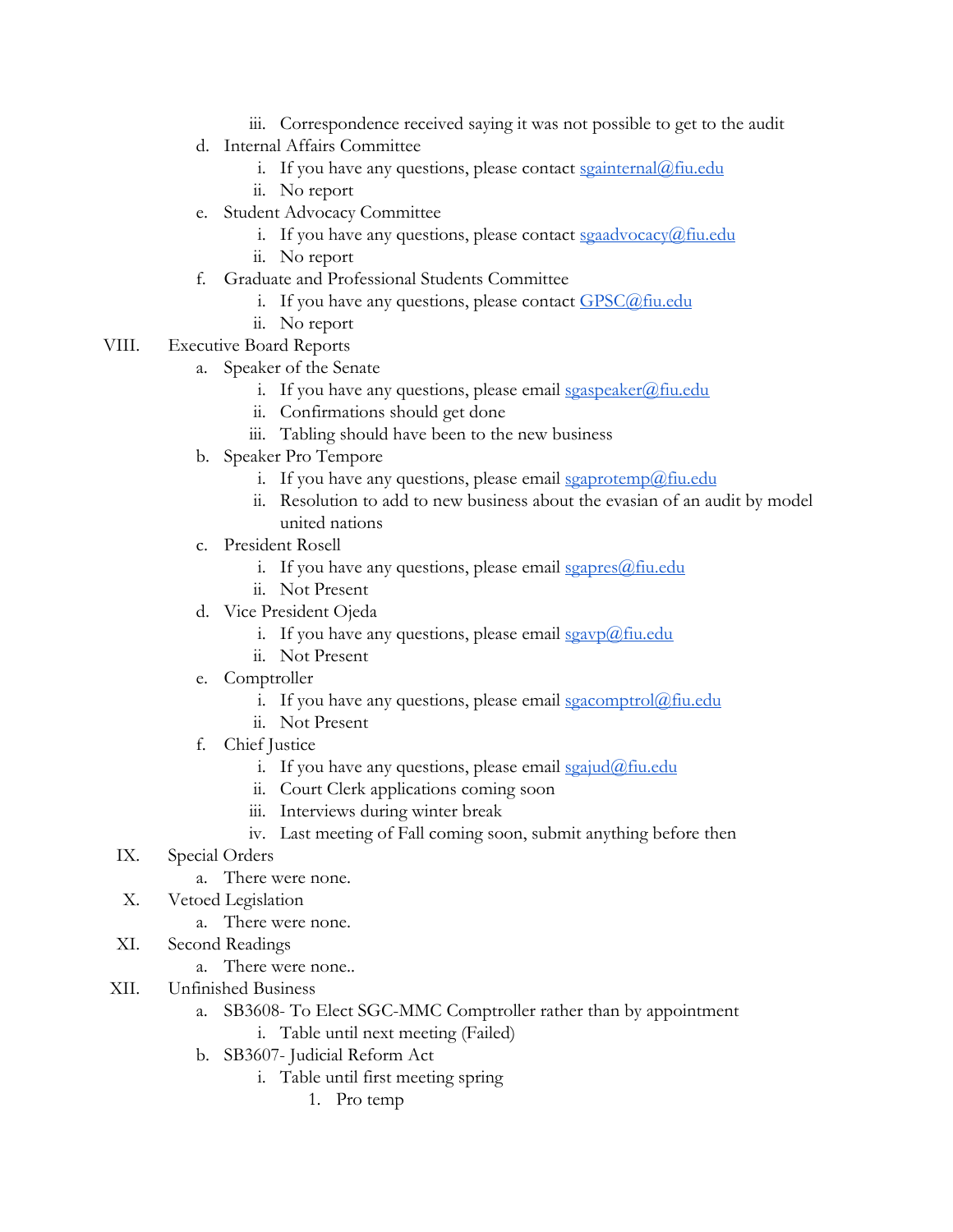- 2. Sen Beck
- 3. Passed

ii.

- c. UB3603- Apportionment Act
- d. SR3609 Telehealth
- e. SB3604 Graduate Equality Act
	- i. Table until first meeting spring
		- 1. Pro temp/ Sen. Ingraham
		- 2. Passed unanimous consent
- f. SB3605 Attendance Policy update
	- i. Table until next meeting
	- ii. Pro Temp/ Powers
	- iii. Failed
- g. Ingraham Table A-F Arzola S
	- i. Passed

## XIII. New Business

- a. SA 3613
	- i. Author: Kelly
	- ii. Gomex/Ingraham 5min Discussion
	- iii. Passed
	- iv. Ingraham bypass 2nd reading Arzola

1. Pass

- v. Ingraham Voting Arzola
- vi.
- 1. Vote Pass Unanimous
- 2. CASE Alejandro Arzola P Y
- 3. Lower Alexandra Ibarria A
- 4. CASE Amy Gonzalez A
- 5. CHNS VACANT VACANT 6. Graduate Angel Algarin P Y
- 7. Graduate Angelica Moncada P Y
- 8. CASE Brandon Aquino P Y
- 9. Lower Briana Jimenez A
- 10. CASE Bryan Gomez P Y
- 11. Housing Cameron Moody A
- 12. Lower Carolina Machin A
- 13. At-Large Charles Kelly P Y
- 14. PHSW Christian Perez P Y
- 15. Honors Cornelius Brown P
- 16. EC Danny De Leon A
- 17. Business David Nivia P Y
- 18. EC Elizabeth Alume P Y
- 19. CNHS VACANT VACANT
- 20. Business Gabriella Ponce P Y 21. SIPA Galina Bogatova P Y
- 22. CASE Janelle Fraga A
- 23. Business Jonathan Soufia A
- 24. Business Karla Perez P Y
- 25. Lower Kiara Mohammad A
- 26. CASE Leslie Llambias P A Not Here
- 27. CASE Mallory Fortuno A
- 28. Law Marko Nikitovic A
- 29. Graduate Maryam Rafieifar P Y
- 30. At-Large Matthew Beck P Y
- 31. HWCOM Michaela Mills P Y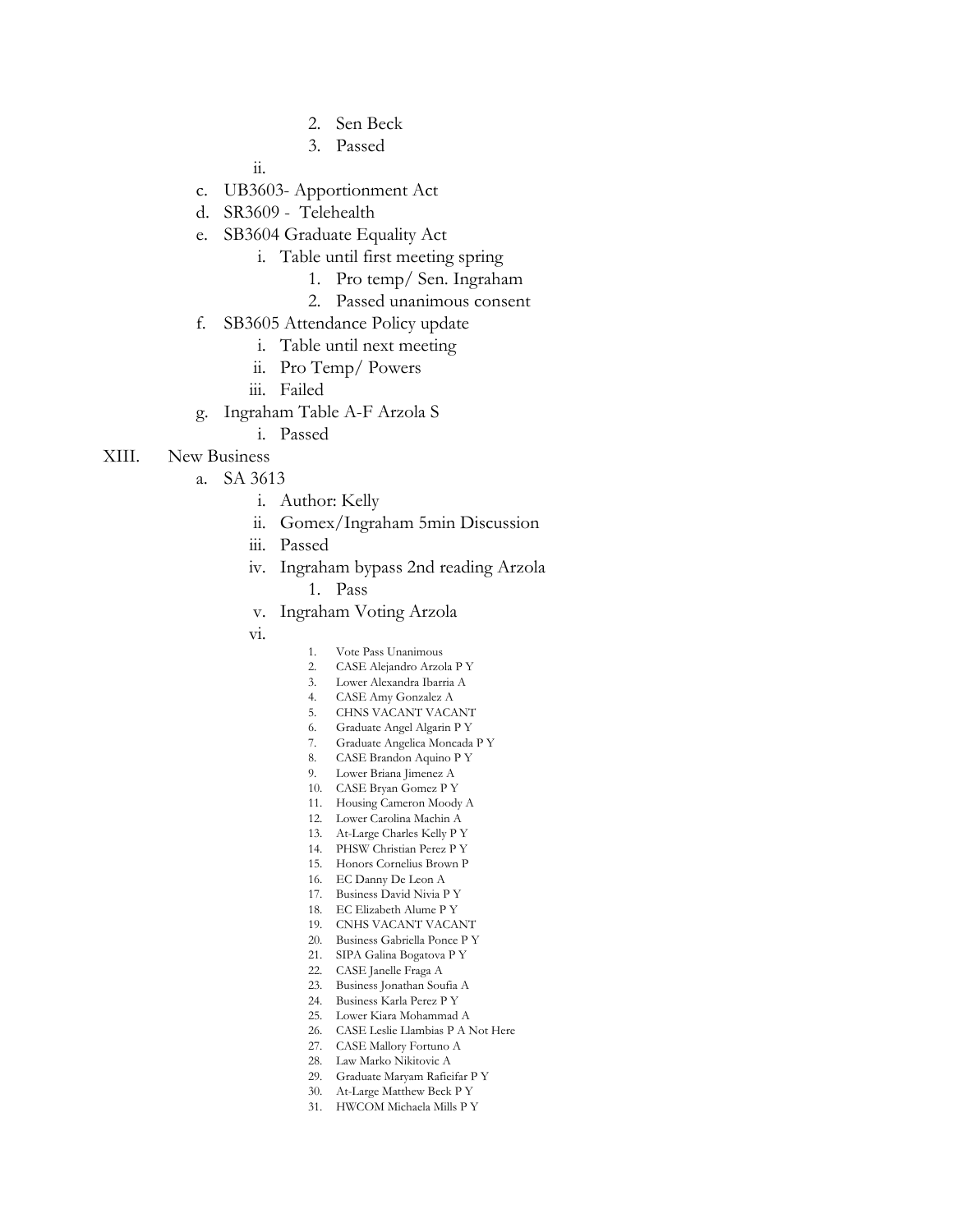- 32. Housing Molly Schantz A
- 33. At-Large Rose Ingraham P Y
- 34. SIPA Santiago Arias A
- 35. Graduate Shahnwaz Rafi A 36. CASE VACANT VACANT
- 37. CARTA Van Le P Y
- 38. SIPA Zackrey Powers P Y
- 39. CNHS VACANT VACANT
- vii. Passed

Senator Brown virtually at 4:50 PM

b. Confirmations for nursing senator

- i. Anabelle Petisco
	- 1. Gomez 2 min discussion
	- 2. Dies to a lack of a second

3.

- ii. Meena Mohan
	- 1. Gomez Close Ingraham
		- a. Pass
- iii. Katia Jackson
	- 1. Powers close qa ingraham
		- a. pass
- iv. Bianca Quinteros

1. A

- v. Jocelyn Correa
	- 1. Alagarin close QA
	- 2. Pass
- vi. Alejandra Ugalde

1. A

- vii. Elena Halfhill
	- 1. A
- viii. Alagarin 5 min discussion Ingraham 1. Pass
	- ix. Powers close Ingraham
		- 1. Pass

x.

## c. SR3609

- i. Kelly Close QA Ingraham
	- 1. Pass
- ii. Kelly Bypass Second Reading
	- 1. Rescinded
- iii. Ingraham 5 minute discussion
	- 1. Diers to the lack of a second
- iv. Gomez extend 5mins senate powers seconds
- v. Ingraham 2 minute discussion Nivia
	- 1. Rescinded
- vi. Nivia move next order Fraga
	- 1. Passes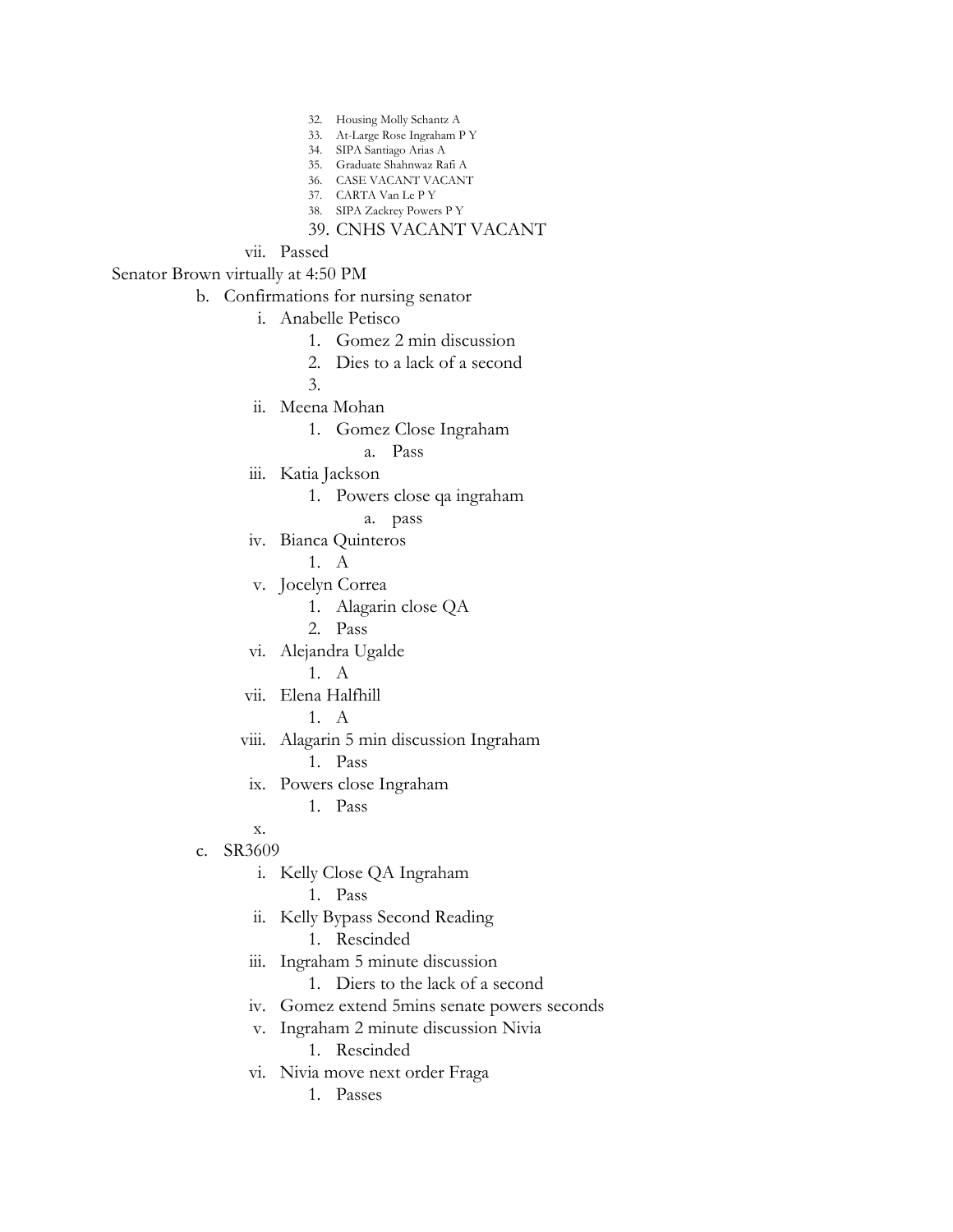POP Arzola 6:01

- d. SA3612
	- i. Kelly Extend 3 mins Fraga
		- 1. Pass
	- ii. Aquino Close QA Gomez
		- 1. Pass
	- iii. Aquino Gomez Bypass 2nd
	- iv. Aquino Fraga Roll Call
		- 1. First Name Last Name Attendance Vote
		- 2. CASE Alejandro Arzola P Y
		- 3. Lower Alexandra Ibarria A
		- 4. CASE Amy Gonzalez A
		- 5. CHNS Jocelyn Correa P Y
		- 6. Graduate Angel Algarin P Y
		- 7. Graduate Angelica Moncada P Y
		- 8. CASE Brandon Aquino P Y
		- 9. Lower Briana Jimenez A
		- 10. CASE Bryan Gomez P Y
		- 11. Housing Cameron Moody A
		- 12. Lower Carolina Machin A
		- 13. At-Large Charles Kelly P Y
		- 14. PHSW Christian Perez P Y
		- 15. Honors Cornelius Brown A
		- 16. EC Danny De Leon A
		- 17. Business David Nivia P Y
		- 18. EC Elizabeth Alume P Y
		- 19. CNHS Meena Mohan P Y
		- 20. Business Gabriella Ponce P Y
		- 21. SIPA Galina Bogatova P Y
		- 22. CASE Janelle Fraga P Y
		- 23. Business Jonathan Soufia A
		- 24. Business Karla Perez P Y
		- 25. Lower Kiara Mohammad A
		- 26. CASE Leslie Llambias P Y
		- 27. CASE Mallory Fortuno A
		- 28. Law Marko Nikitovic A
		- 29. Graduate Maryam Rafieifar P Y
		- 30. At-Large Matthew Beck P Y
		- 31. HWCOM Michaela Mills P Y
		- 32. Housing Molly Schantz A
		- 33. At-Large Rose Ingraham P Y
		- 34. SIPA Santiago Arias A
		- 35. Graduate Shahnwaz Rafi P Y
		- 36. CASE VACANT VACANT
		- 37. CARTA Van Le P Y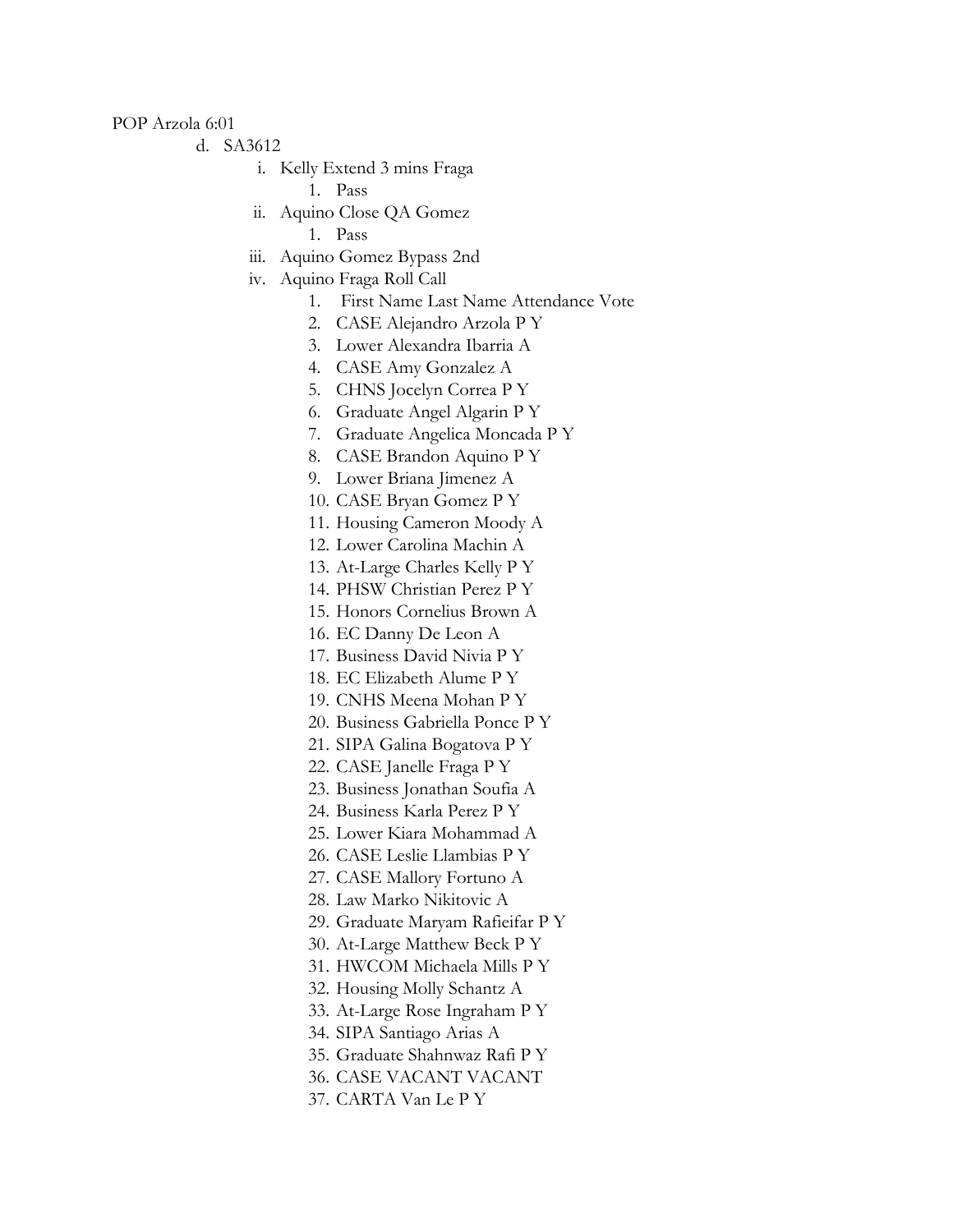- 38. SIPA Zackrey Powers A A
- 39. CNHS Anabelle Petisco
- e. SB3609
	- i. Alagarin Extend 5mins GomezPassed
	- ii. Alagirin Move to extend 5 mins Fraga
		- 1. Passed
- f. SR 3610
	- i. Alagarin Bypass second reading perez
		- 1. Pass
	- ii. Alagarin Voting Perez
		- 1. Pass
	- iii. Voting
		- 1. CASE Alejandro Arzola P Y
		- 2. Lower Alexandra Ibarria A
		- 3. CASE Amy Gonzalez A
		- 4. CHNS Jocelyn Correa P N
		- 5. Graduate Angel Algarin P Y
		- 6. Graduate Angelica Moncada P Y
		- 7. CASE Brandon Aquino P Y
		- 8. Lower Briana Jimenez A
		- 9. CASE Bryan Gomez P N
		- 10. Housing Cameron Moody A
		- 11. Lower Carolina Machin A
		- 12. At-Large Charles Kelly P Y
		- 13. PHSW Christian Perez P Y
		- 14. Honors Cornelius Brown A
		- 15. EC Danny De Leon A
		- 16. Business David Nivia P A
		- 17. EC Elizabeth Alume P Y
		- 18. CNHS Meena Mohan P N
		- 19. Business Gabriella Ponce P Y
		- 20. SIPA Galina Bogatova P N
		- 21. CASE Janelle Fraga P Y
		- 22. Business Jonathan Soufia A
		- 23. Business Karla Perez P Y
		- 24. Lower Kiara Mohammad A
		- 25. CASE Leslie Llambias P N
		- 26. CASE Mallory Fortuno A
		- 27. Law Marko Nikitovic A
		- 28. Graduate Maryam Rafieifar P Y
		- 29. At-Large Matthew Beck P A
		- 30. HWCOM Michaela Mills P Y
		- 31. Housing Molly Schantz A
		- 32. At-Large Rose Ingraham P Y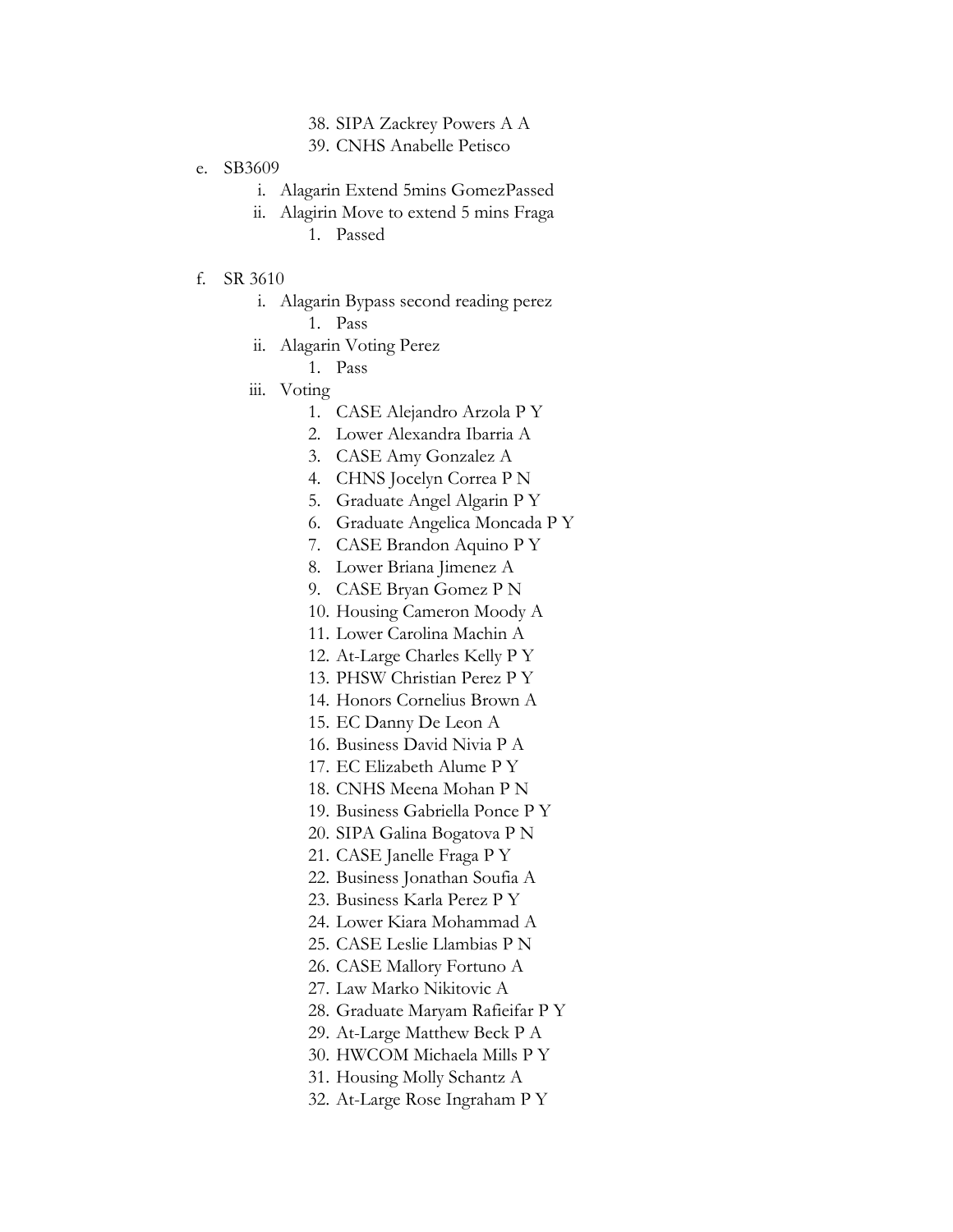- 33. SIPA Santiago Arias A
- 34. Graduate Shahnwaz Rafi P Y
- 35. CASE VACANT VACANT
- 36. CARTA Van Le P Y
- 37. SIPA Zackrey Powers A A
- 38. CNHS Anabelle Petisco P N
- iv. Passes
- g. Discharge SA 3613
	- i. Pass
- h. 3613 New business A
	- i. Powers
	- ii. Pass
- i. Discharge SB3609 from SA
	- i. Akino
	- ii. Pass
- j. Add SB3609 to NB
	- i. Akino
	- ii. Fail
- k. Discharge Model UN
	- i. Pro Temp/ Powers
	- ii. Pass
- l. Roll cAll vote SB3609 ad to NB
- m. CASE Alejandro Arzola P N
- n. Lower Alexandra Ibarria A
- o. CASE Amy Gonzalez A
- p. CHNS VACANT VACANT
- q. Graduate Angel Algarin P Y
- r. Graduate Angelica Moncada P Y
- s. CASE Brandon Aquino P Y
- t. Lower Briana Jimenez A u. CASE Bryan Gomez P N
- v. Housing Cameron Moody A
- w. Lower Carolina Machin A
- x. At-Large Charles Kelly P N
- y. PHSW Christian Perez P N
- z. Honors Cornelius Brown P
- aa. EC Danny De Leon A
- bb. Business David Nivia P Y
- cc. EC Elizabeth Alume P Y
- dd. CNHS VACANT VACANT
- ee. Business Gabriella Ponce P Y
- ff. SIPA Galina Bogatova P Y
- gg. CASE Janelle Fraga A
- hh. Business Jonathan Soufia A
- ii. Business Karla Perez P Y
- jj. Lower Kiara Mohammad A
- kk. CASE Leslie Llambias P
- ll. CASE Mallory Fortuno A
- mm. Law Marko Nikitovic A
- nn. Graduate Maryam Rafieifar P Y oo. At-Large Matthew Beck P N
- pp. HWCOM Michaela Mills P Y
- 
- qq. Housing Molly Schantz A rr. At-Large Rose Ingraham P N
- ss. SIPA Santiago Arias A
- tt. Graduate Shahnwaz Rafi A